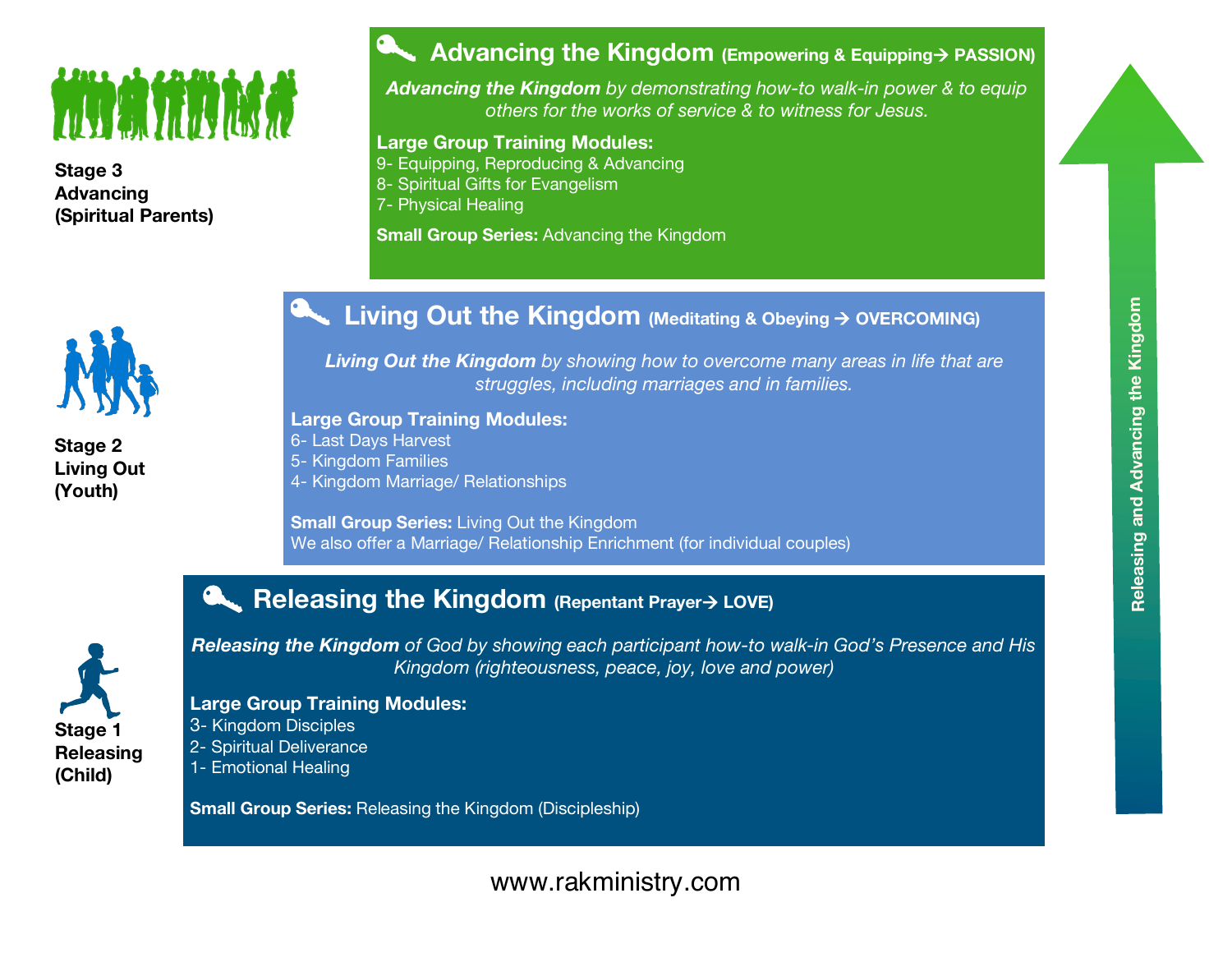## Three Stages of RAK Training Modules Summary

Stage 1 Releasing the Kingdom- This is the little child stage that releases a person to walk in the Kingdom of God. The Kingdom is filled with righteousness, peace, joy, love & power.

**Module 1 (Emotional Healing)** In this Module, participants will learn how to get rid of anger, fear, shame, sin, and lies. They will also learn about the root causes of emotional issues and how to biblically extract them resulting in greater righteousness, peace, joy, and love in their lives.

**Module 2 (Spiritual Deliverance)** Each participant will learn more about spiritual strongholds and how to effectively close the open doors to the enemy. They will also learn that spiritual deliverance is basically teaching someone to yield to the Lordship of Christ.

**Module 3 (Kingdom Disciples)** Each person will see how to maintain the walk in the Kingdom of God with righteousness, peace, joy, love and power through love and obedience to His Word. This module will also show the key to living a life of passion for Jesus.

*Stage 2 Living Out the Kingdom*- This is the youth stage where a person will grow strong & overcome the evil one by understanding why we need to speed Jesus' coming. The entire family will be released, starting with the couple to experience the explosive marriage that God has designed.

**Module 4 (Kingdom Marriage/Relationships)** This Module will help each person to walk in the explosive marriage/ relationships that God has designed and learn how to remove the things that are preventing us from giving and receiving more love. **Module 5 (Kingdom Family)** In this Module, the participants will learn how to pass on kingdom life to the rest of the family members including how to restore relationships with teens, how to train children in the ways of the Lord, and how as a family they can be effective in the Kingdom.

**Module 6 (Last Days Harvest)** This Module will help each person discover why it is so important to walk in power to Advance God's Kingdom to speed the coming of Jesus! They will discover more about the prophecies and the exciting purpose and Harvest that God has prepared for the Church.

*Stage 3 Advancing the Kingdom*- This is the spiritual parent stage of walking in power & the spiritual gifts to Advance the Kingdom of God. It also includes equipping each person to walk in their gifts.

**Module 7 (Physical Healing)** This Module will help each participant to see what the Bible says about walking in the power and authority given to us by Jesus to heal others by His name.

**Module 8 (Spiritual Gifts for Evangelism)** This Module will help each participant discover what the Bible says about the empowerment gifts given to the church to be witnesses and how to use them to advance God's Kingdom.

**Module 9 (Equipping, Reproducing & Advancing)** Participants will learn how to identify their spiritual gifts, how to help others identify their gifts, and how to use and apply them to equip the saints for service in order to advance and reproduce the Kingdom.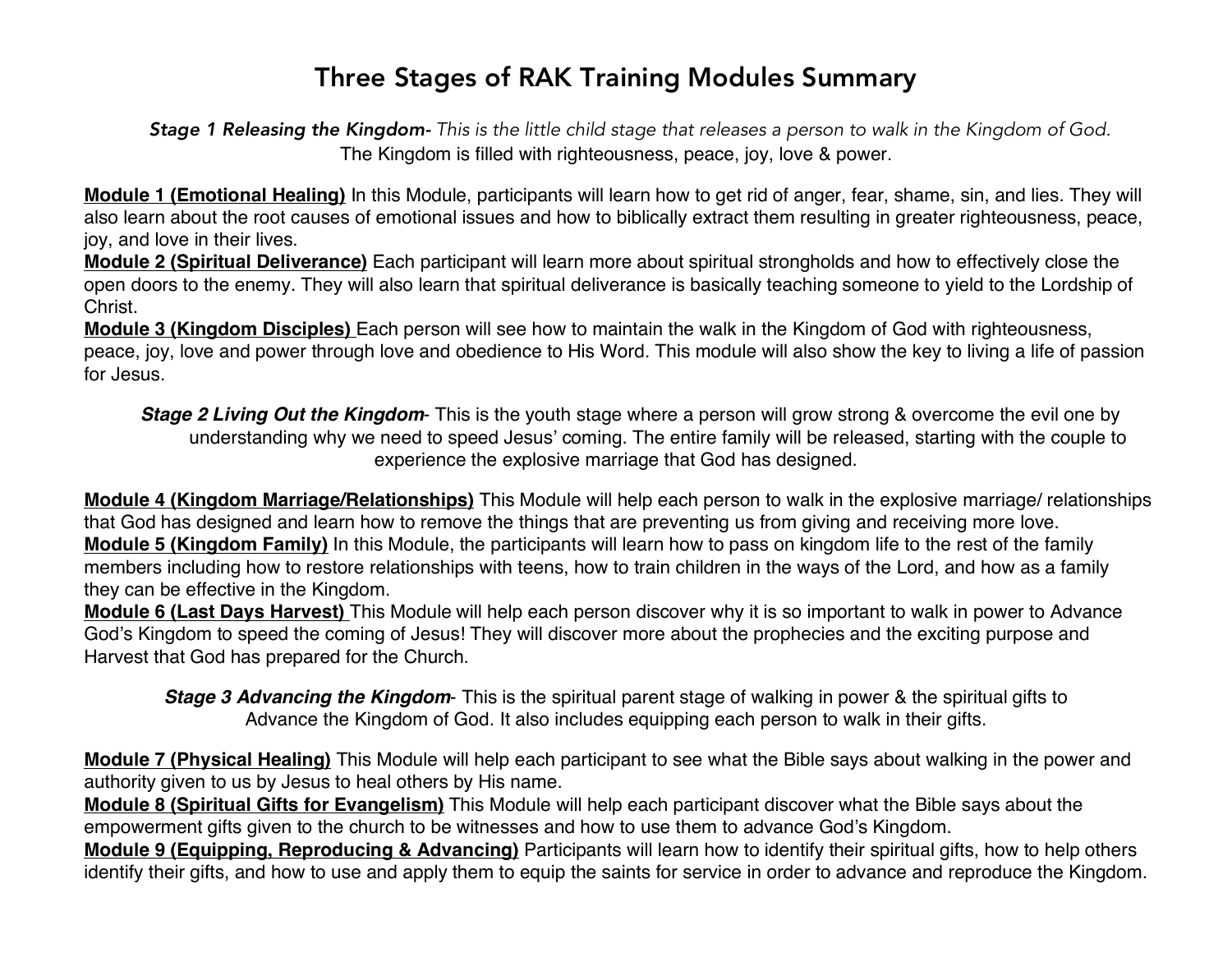## **Module Details**

## **STAGE 1**

#### **Module 1 - Emotional Healing (1.5 day from 9:30-5pm for full days, and 9:30-12:30pm for half days):**

Do you know of anyone suffering with depression, anxiety, fear, worries or hurt and pain in their lives? In this training, the participants will be equipped to help people be set free from these emotional hurt and pain. We have seen many people be healed of these emotional hurts and pain including depression, anxiety, fear, anorexia, stress, bipolar, relationship issues, sexual abused, addictions, in a relatively short period of time.

One of the easiest groups of people to pray for includes those struggling with depression. A high percentage has been set free from depression in an hour or two. A number of who, with their doctors' consent, have gotten off their anti-depressant. Marriages and relationships are being restored in weeks or a few months.

The beautiful thing about all this is that God's using ordinary people to bring healing to the people around them. Those attending the training will pray for one another by applying the principles that they learn. As such, many attending the training will also receive healing from emotional hurts and pain including a greater measure of freedom, peace, joy, and/or hope. Releasing the hurts and confessing sins allow people to hear and experience the presence, power, and love of God to deal with issues of life and to walk in that power to advance the kingdom of God.

\*\* This class includes live demonstrations and practical application. \*\*

#### **Who should attend?**

- 1. If you have a desire to help someone be freed from emotional hurt and pain in their lives,
- 2. If you yourself are struggling with emotional hurt and pain, including depression, rejection, fear, anxiety, abused, or any other emotional issue, and you want to be set free, or
- 3. If you are a leader or pastor who would like to see others be set free around you.

#### Module 2 - Spiritual Deliverance Training (1.5 day from 9:30-5pm for full days, and 9:30-12:30pm for half days):

Jesus gave his disciples the command to heal the sick and cast out demons. But why has it been so difficult for some to see people be set freed even after many spiritual deliverance sessions. For some, it's a long process without much success. For others, it's too scary to even try. Did God intend for it to be so?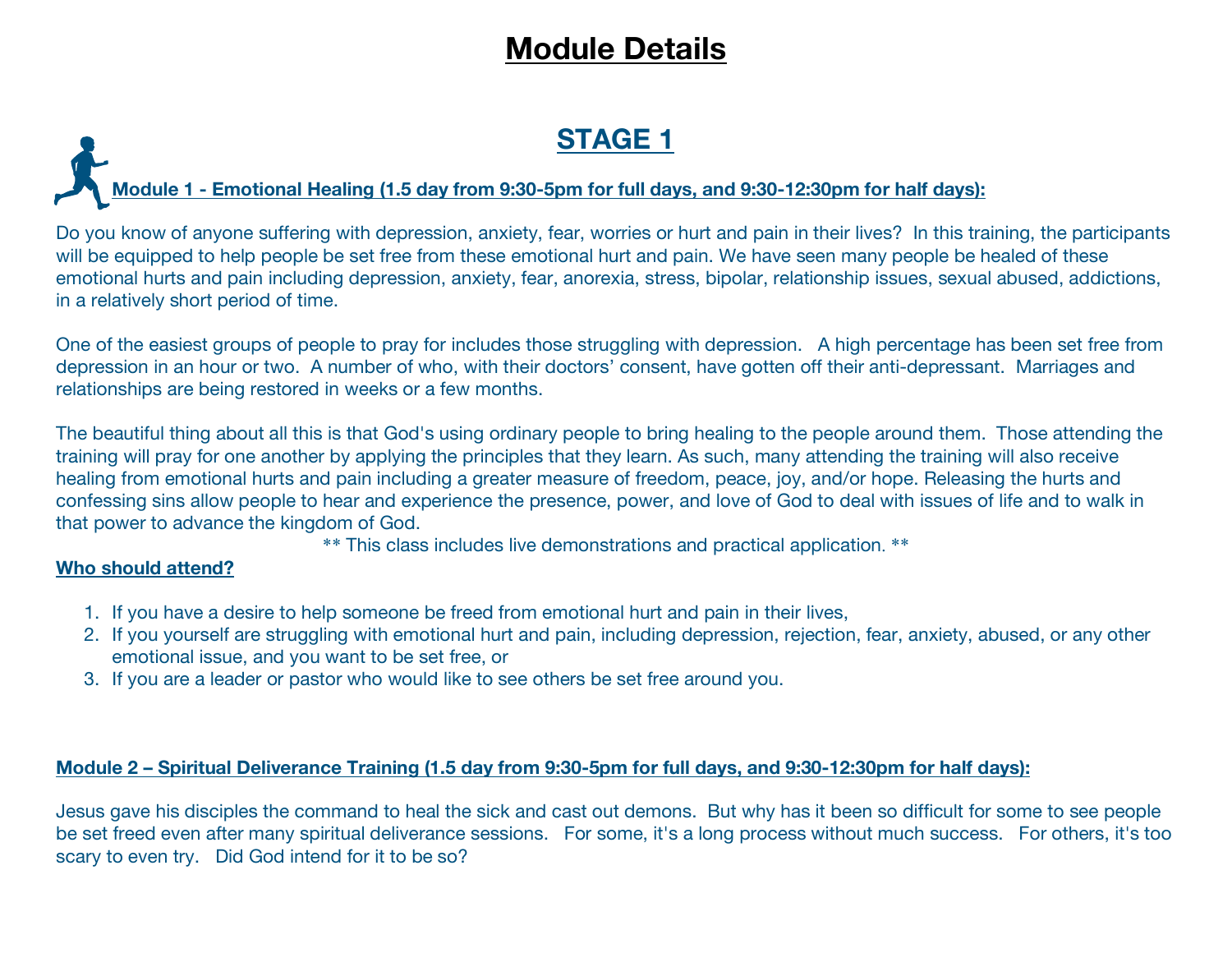In this training, you will be introduced to

- WHAT spiritual deliverance is really all about (i.e. yielding to the Lordship of Christ), and
- HOW to SIMPLY identify the four doors that give spirits rights to torment or oppress people and
- HOW to EFFECTIVELY close those doors and cast out the spirits without as much or any manifestation (or it being scary).

The results have been outstanding as we have seen people be released from nightmares, fear of dying or being hurt (even after abortion), fear of ghosts, sexual sins, addictions, sex trafficked, occult, demonic activities. Teens who have attended this training have immediately confessed and received freedom from their sexual sins including pornography and addictions.

In this training, you will learn a simple approach to setting captives free that will focus on the recipients and not the spirits. It will be kinder, gentler, and more caring, yet be even more effective. In addition, you will also discover that the approach is Biblical and will be excited to see God empowers every person to be involved in this ministry to set captives free to advance His Kingdom.

Spiritual deliverance is needed more and more in our world as more and more turn to the occult and sexual activities. This is the reason we are seeing more young people cutting themselves, or committing suicides all over the world. When combining the principles of spiritual deliverance with emotional healing, one can help set many free from deep hurts and pain so they can grow in power to be witnesses to the end of the earth.

\*\*This class includes live demonstrations and practical application. \*\*

#### **Module 3 – Making Kingdom Disciples (1 day from 9:30-5pm for full days)**

Making disciples could be difficult in many countries. People say they are too busy with life and work. That's may be true but may only be the symptoms. The truth is that everyone has time for what they are passionate about.

In this module, we will look at the keys that Jesus used in making disciples who are willing to lay down their lives for His Kingdom. These keys will unlock the passion within a person's heart to love Jesus more and a greater desire to becoming a disciple of Jesus who focus on advancing His Kingdom.

Participants will discover that making disciples who will focus on the advancement of the Kingdom will not be as challenging as before. Rather those being discipled will have a strong desire to obey and to grow in the Lord.

This training will include practical exercises and demonstration. Also, it will mainly use the Bible plus a simple 5-page discipleship handbook, and 3-page discipleship plan.

After the training, people would be able to implement discipleship based on relationships, and see growth and transformation in their lives, their families, and those they disciple.

It's required that attendees have either completed emotional healing or spiritual deliverance training or received an emotional or spiritual deliverance prayer session.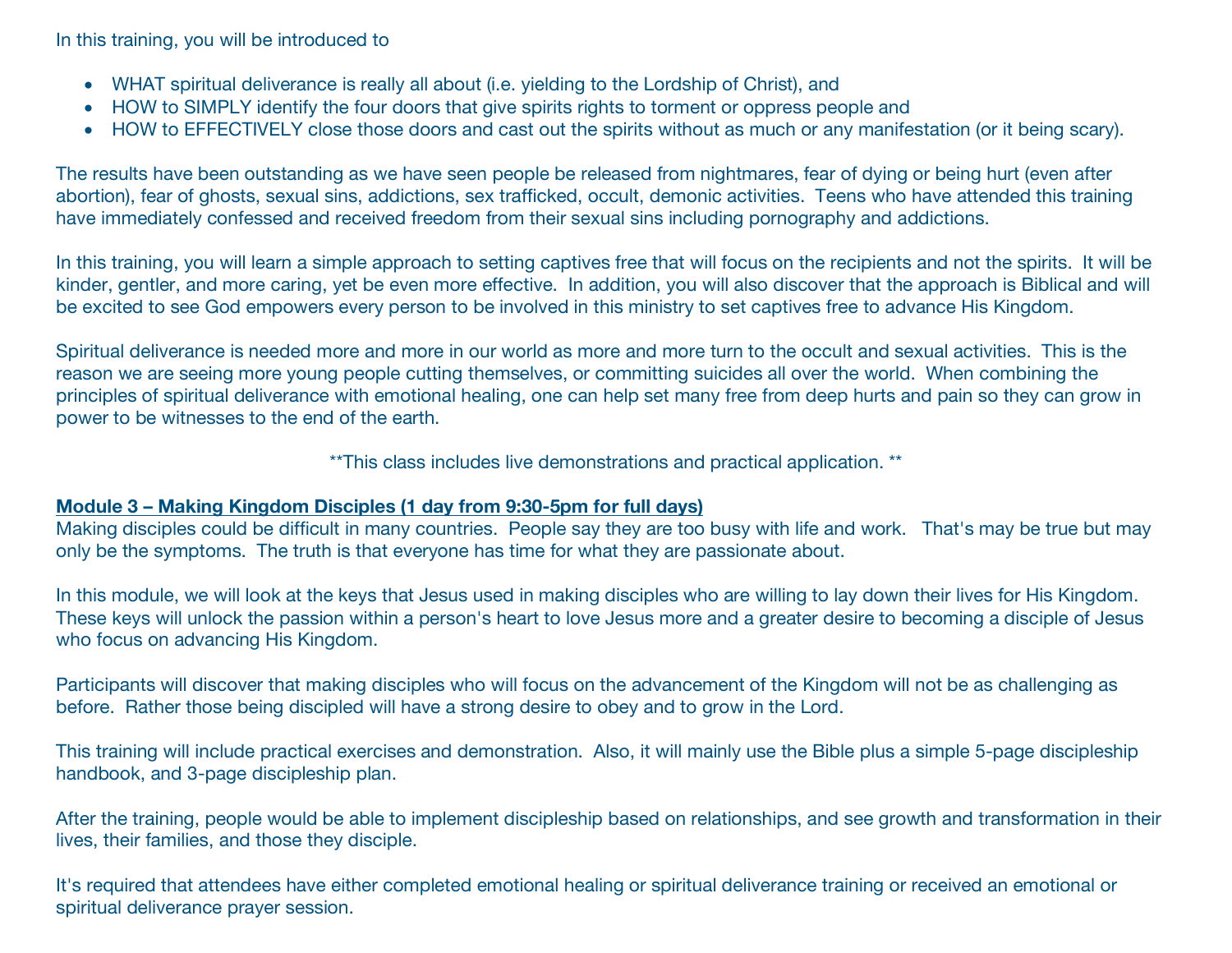## **STAGE 2**

#### Module 4 - Kingdom Marriage ("I Never Thought Marriage Can Be This Good?" (1.5 day from 9:30-5pm for full days, and **9:30-12:30pm for half days)**

In order to advance the Kingdom, we must experience that Kingdom as an individual and as a family. For a family to be strong, the marriage needs to be strong. In recent years, the institution of marriage has been under severe attacks. The divorce rate continues to climb each year around the world. Families continue to fall apart. This was not and is not God's design for marriage.

Marriage is a special gift from the Lord, and is designed to be filled with oneness and overflowing love where the husbands will have such overflowing love for his wife, and the wife will have great respect for her husband. In this module, we will look at God's principles on restoring marriage back to His original design and will cover the following topics:

- ¢ My courtship & Marriage ("I never thought marriage can be this good")
- ¢ Have you heard of the "Love Tank"?
- **O** "Modified Love Tank" changes everything regarding our understanding of marriage
- **O** Some good requirements for a spouse
- **O** Practical & Easy Steps to restoring a broken marriage
- **O** Removing the stones (past and present)
- **O** Fill the tank with love and respect

This class is open to all. To walk in the kingdom, it's critical to receive a prayer of repentance taught in the emotional and spiritual healing training.

#### Module 5 – Kingdom Family ("Living an Overcoming Life") (1.5 day from 9:30-5pm for full days, and 9:30-12:30pm for half days)

Having a strong marriage is the foundation to a strong family. The enemy wants to steal, kill, and destroy the fabric of our family. God promises that He will turn the hearts of the fathers towards the children again.

This training module takes the principles from Kingdom marriage and extends them to relationships in our daily life including our children, co-workers, neighbors, etc. In addition, we will look at practical principles on how to live life as an overcomer because truly we are more than conquerors. Topics in this module include: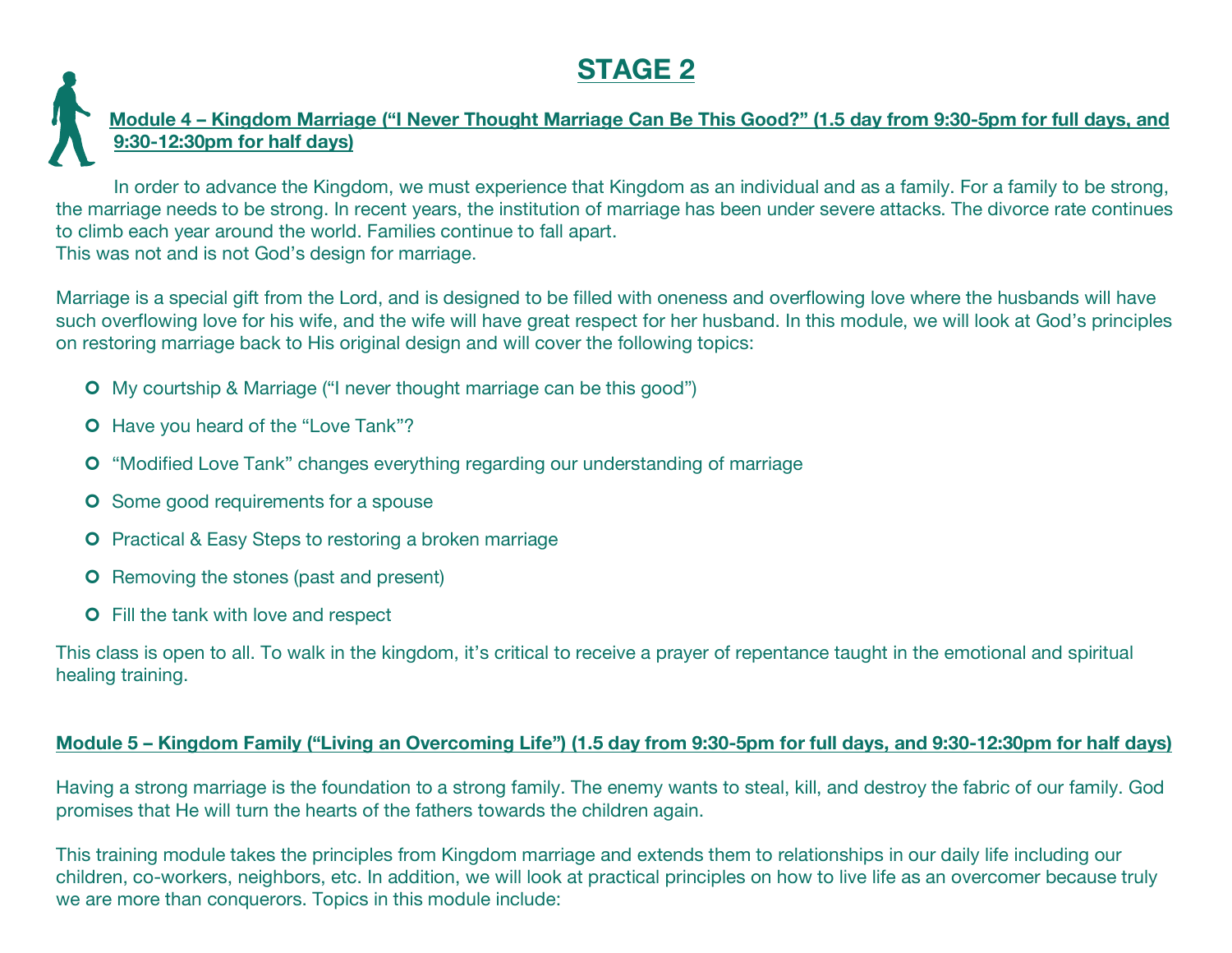- **O** How to turn the hearts of the fathers towards the children
- **O** Practical parenting principles & skills
- **O** Tying strings with your teens
- **O** Overcoming idols in our lives
- **O** Working for the Lord
- **O** Overcoming financial stress
- **O** Living a life as an overcomer with power & love

This class is open to all. To walk in the kingdom, it's critical to receive a prayer of repentance taught in the emotional and spiritual healing training.

#### **Module 6 – God's Plan for the End Time Harvest (1 day from 9:30-5pm or equivalent):**

Why are we seeing the release of God's power in these days? It's been God's plan all along to see His Body be strengthened with power and love, and for us to be witnesses to bring forth the greatest harvest of all time.

In this module, we will investigate the following

- **O** Understanding God's Plan for the End Time Harvest in the book of Revelation
- **O** Why all this is making sense now?
- **O** Where is the church in the tribulation?
- **O** Will we know the day or hour? Will Jesus come as a thief in the night?
- **O** How do we prepare for the great harvest?
- **O** Do current events line up with Biblical prophecies?
- **O** What it all means for the church today?

God has such a great plan for His Church to be overcomers and to usher in the greatest harvest of all time. Participants usually start with a little concern about the Last Days. However, by the end of the training, most will be filled with power and excitement about God's plan to release His Body for the greatest harvest of all time.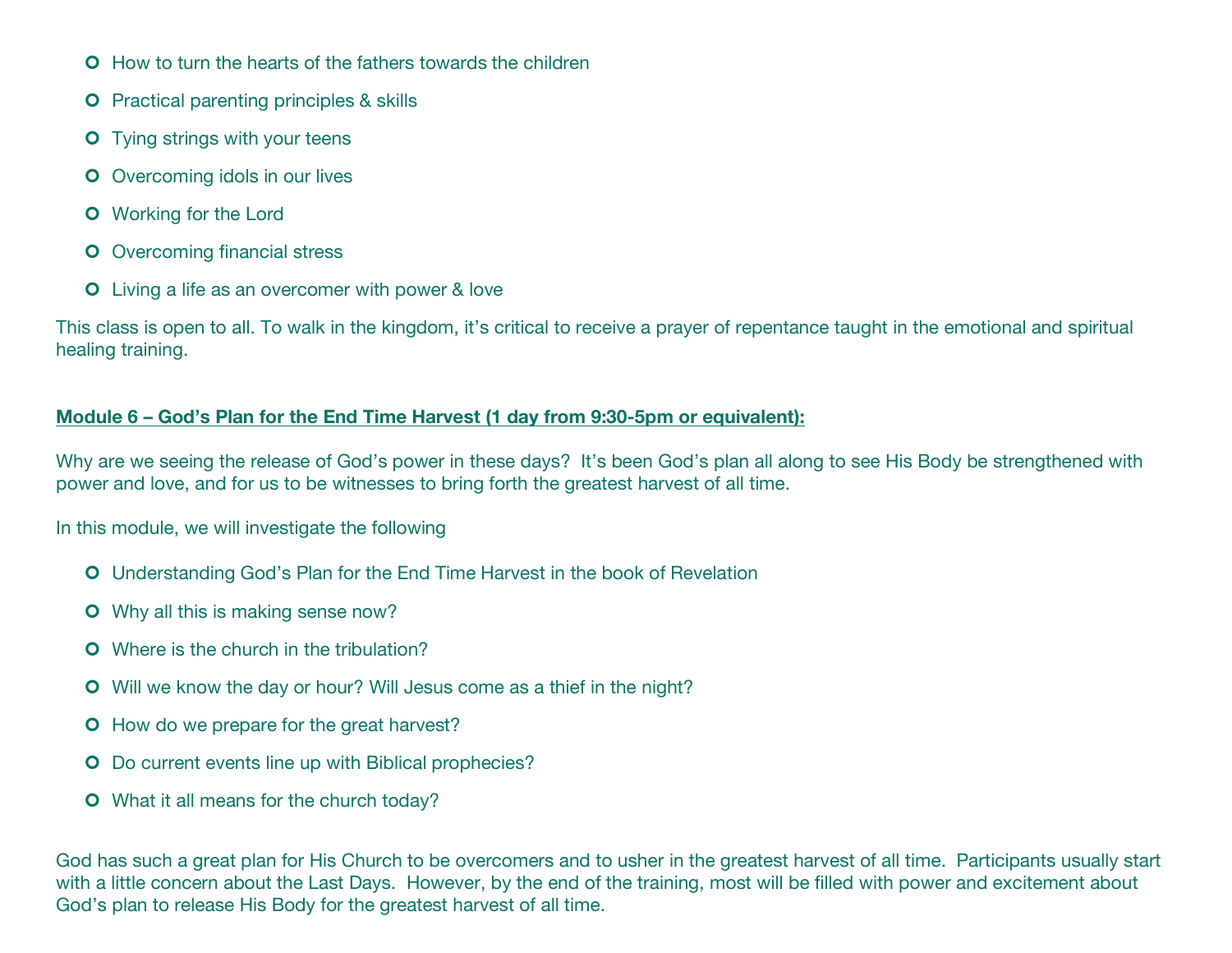## **STAGE 3 Module 7 - Physical Healing Training (1/2 day from 930-12:30pm or 2-5pm)**

Jesus has given his Church the power and authority to heal the sick in order to advance His Kingdom. In Luke 4, Jesus said that He came to set captives free and then to preach the Kingdom to the poor. In Luke 9 and 10, He gave the same authority and power for his disciples to do the same.

In this training, participants are equipped to pray for physical healing the same way Jesus and His disciples did. At the end of the training, participants are expected to walk in Christ's power and authority to heal the sick for the advancement of His kingdom. This is a tool that will be used to strengthen the church but more for reaching out to the lost. Children and youths are invited to attend. God releases the same power and authority to heal.

Topics that we will cover include:

- **O** Who did Jesus give His Power & Authority (P&A) to?
- ¢ Why has Christ given us His P&A?
- **O** How did Christ (& His disciples) walk in that P&A (to heal the sick)?
- **O** How should we walk in that P&A to heal? (with demonstrations and practices)
- **O** What is required and expected of those who received His P&A?
- ¢ When/Where should we walk in His P&A?

This training will include practices where the trainees will pray healing for one another. As such, it's encouraged to have people who have pain or physical issues to be invited to the training.

#### **Module 8 – Spiritual Gifts for Evangelism (2 days from 9:30-5pm or equivalent):**

God's been releasing an outpour of his spirit on the earth in recent years. More and more unbelievers are coming to Jesus through dreams and vision. As such we are seeing souls added to the kingdom in some many places, where people had been resistant to the Gospel. This release, however, is not limited only to those places nor to just those groups of people. It's being released for every believer.